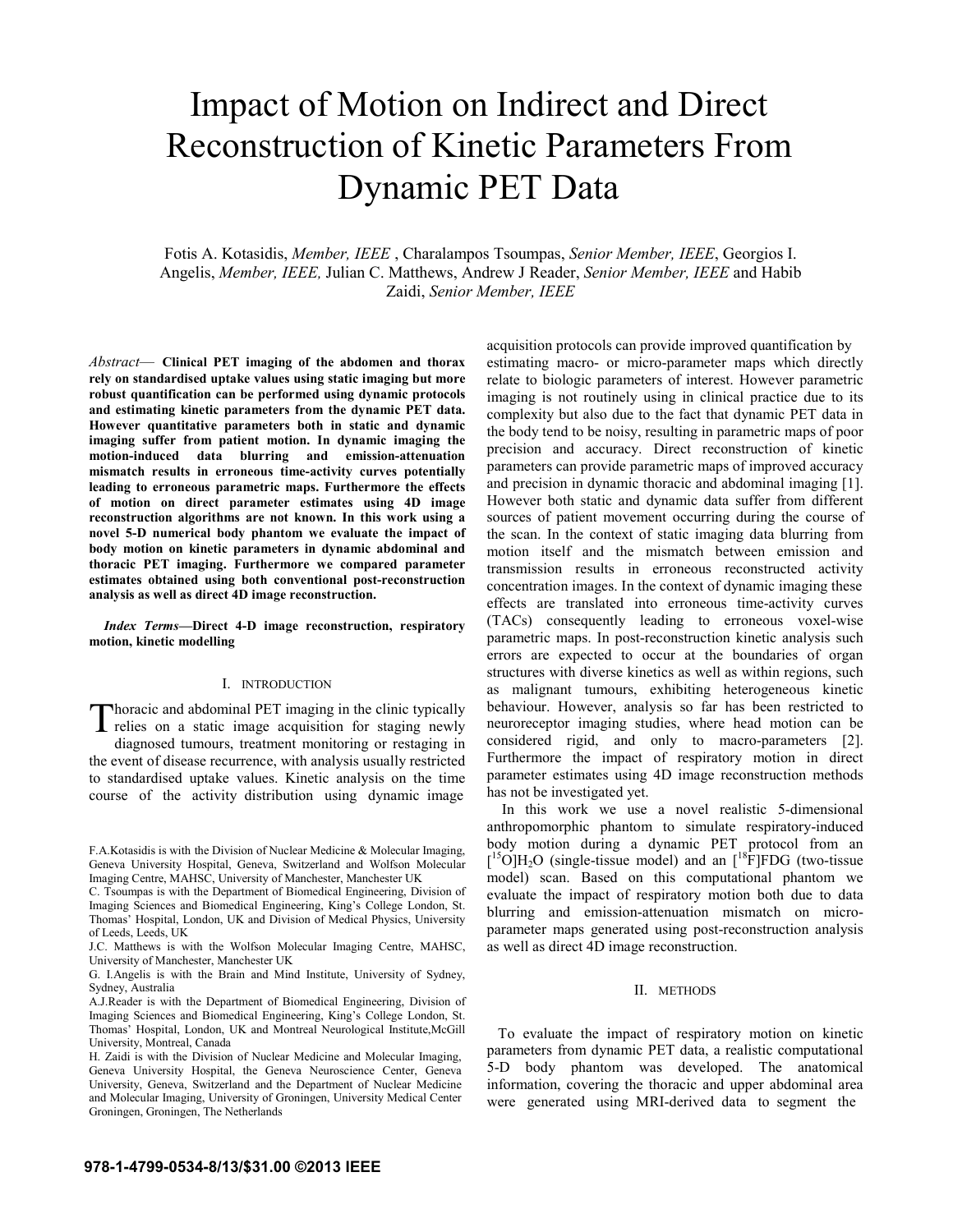

**Fig. 1** Simulated parametric images of  $K<sub>1</sub>$ , vd and bv (a) and reconstructed using the reference gate (no motion) (b), using all gates (data blurring) (c and after introducing attenuation (data blurring + emission-attenuation mismatch) (c) both using direct 4D reconstruction and post-reconstruction analysis of the  $[{}^{15}O]H_2O$  dynamic dataset.

different regions (soft tissue, bones, liver and lungs). The myocardium, heart ventricles and large vessels were segmented using an ECG triggered MRI scan while 9 tumours of different sizes where manually inserted in the liver and lung regions [3-6]. Kinetics typically encountered in dynamic  $[{}^{15}O]H_2O$  and  $[{}^{18}F]FDG$  scans were assigned in the MR segmented phantom and TACs were generated using a singletissue 3 parameter model  $(K_1, k_2)$  and blood volume: 28 frames)

$$
C_T = IRF(K_1, k_2, t) \otimes C_P + bvC_p = K_1 e^{-k_2 t} \otimes C_p + bvC_p \qquad (1)
$$

and a two-tissue 4 parameter model  $(K_1, k_2, k_3)$  and blood volume: 29 frames)

$$
C_T = IRF(K_1, k_2, k_3, t) \otimes C_P + bvC_p =
$$
  

$$
K_1 \bigg( e^{-(k_2 + k_3)t} + \frac{k_3}{(k_3 + k_2)} \bigg( 1 - e^{-(k_2 + k_3)t} \bigg) \bigg) \otimes C_p + bvC_p
$$
 (2)



**Fig. 2** Bias parametric images of  $K_1$ , vd and by reconstructed using the reference gate (no motion) (a), after using all gates (data blurring) (b) and after introducing attenuation (data blurring + emission-attenuation mismatch) (c) both using direct 4D reconstruction and post-reconstruction analysis of the  $[$ <sup>15</sup>O]H<sub>2</sub>O dynamic dataset.

respectively. To simulate motion, motion fields derived from 4D MR images providing a uniform temporal sampling of a complete respiratory cycle, were used to warp the simulated PET data and generate 8 gates for each time frame in the dynamic image sequence [7]. Similar procedure was followed to generate the attenuation maps (air, soft tissue, lungs and bone). The simulated gated emission and attenuation maps were forwarded projected into a virtual scanner using the geometry of the HiRez PET/CT to generate the projection data. Two datasets, with and without attenuation, were generated to decouple the effects on motion and evaluate them separately and in combination. Noiseless datasets were generated initially to evaluate the impact of motion without noise masking any effects. All datasets were reconstructed with 3D reconstruction followed by kinetic analysis, as well as with direct 4D reconstruction [1, 8]. The kinetic models used for parameter estimation matched the ones used to simulate the data (Equations (1) and (2)) and were linearized using the generalized linear least square (GLLS) method to generate the parametric maps [9].

## III. RESULTS

Fig. 1 shows the  $K_1$ , vd and blood volume parametric images from the dynamic  $\int_{0}^{15}$ O]H<sub>2</sub>O noiseless data estimated using the post-reconstruction as well as 4D reconstruction methods. When no motion is simulated (b) both the parameter estimation methods give similar maps and close to the simulated ones (a), with boundaries between regions with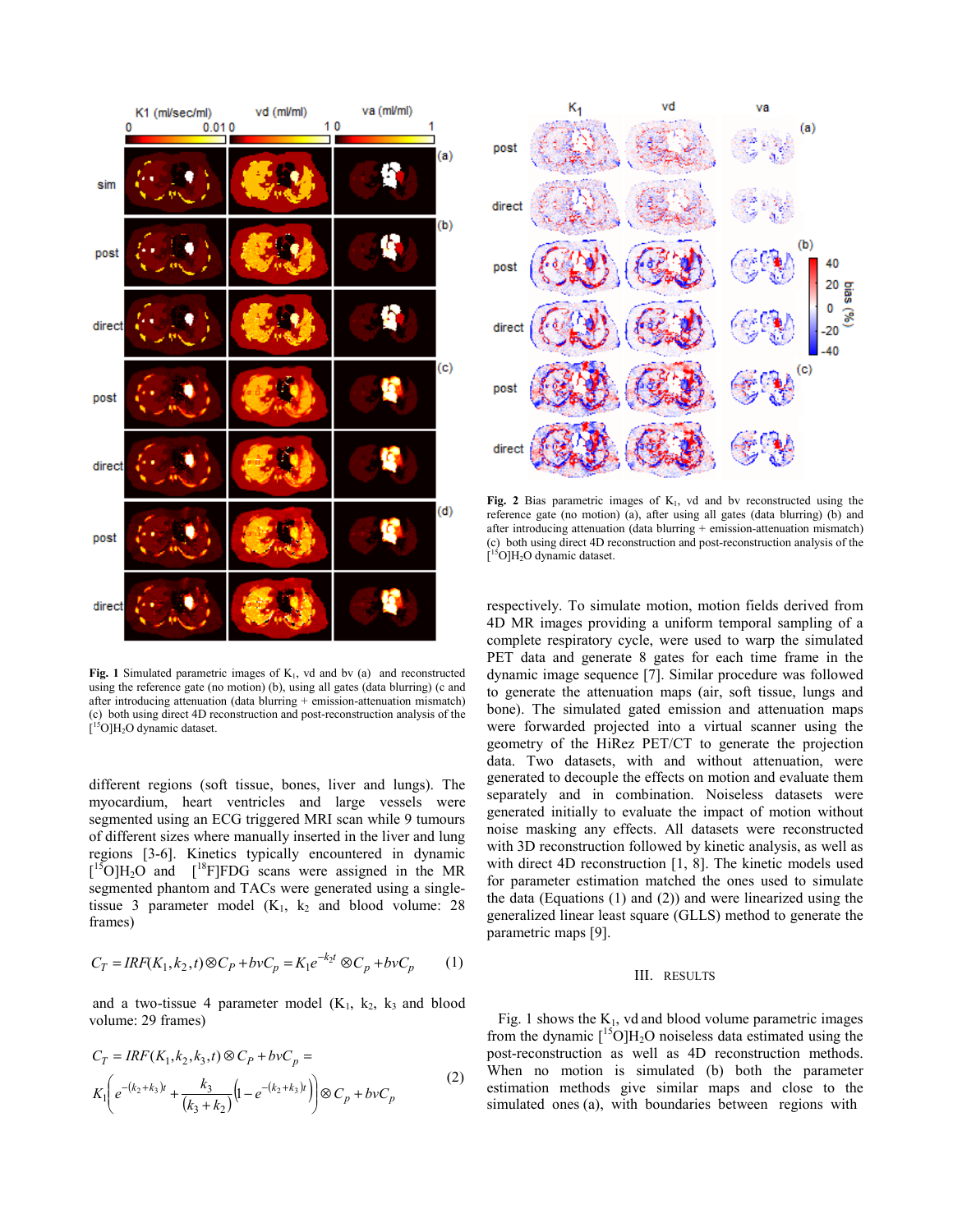

**Fig. 3** Simulated parametric images of  $K_1$ ,  $K_i$  and bv (a) and reconstructed using the reference gate (no motion) (b), using all gates (data blurring) (c and after introducing attenuation (data blurring  $+$  emission-attenuation mismatch) (c) both using direct 4D reconstruction and post-reconstruction analysis of the [<sup>18</sup>F]FDG dynamic dataset.

different kinetics, well delineated. When motion was taken into account, parametric maps appear to be blurred with erroneous kinetics at the boundaries of regions with sharp transition in the kinetics. However both the direct and the post-reconstruction methods appear to behave similarly. Further deterioration in the parametric maps is obtained when introducing the emission-attenuation mismatch in the simulation however again both parameter estimation method behave similarly. To better evaluate the different effects of motion, bias parametric maps corresponding to Fig.1 are shown in Fig. 2. Under motionless conditions (a) bias in all regions and parameters is kept under ~3% and due to lack of convergence (10th iteration). Both methods give identical results which is to be expected under noiseless conditions. When motion-induced data blurring was taken into account increased positive and negative bias is observed at the boundaries of structures with the ribs  $(K_1: -23\%), \text{ vd}:=20\%),$ tumors (K<sub>1</sub>:-17%, vd:-5.3%, va:-13%) and myocardium (K<sub>1</sub>:-36%, vd:-34%, va:+91%) exhibiting the highest mean bias, with similar results between the 2 parameter estimation



Fig. 4 Bias parametric images of  $K_1$ ,  $K_i$  and bv reconstructed using the reference gate (no motion) (a), after using all gates (data blurring) (b) and after introducing attenuation (data blurring + emission-attenuation mismatch) (c) both using direct 4D reconstruction and post-reconstruction analysis of the [<sup>18</sup>F]FDG dynamic dataset.

methods. The myocardium wall is of particular interest as being close to the ventricles and aorta is heavily contaminated with the mean blood volume being ~90% positively biased. Including the emission-attenuation mismatch results in substantial voxel-wise positive and negative bias within different regions in both parameter estimation methods, however regional bias is only slightly deteriorated. Similar behaviour is seen in the dynamic  $[$ <sup>18</sup>F]FDG datasets however the blood volume components appears to be slightly more affected compared to  $K_1$  and  $K_i$ .

#### IV. DISCUSSION - CONCLUSION

Respiratory motion-induced data blurring was found to affect kinetic parameters especially at the boundaries of regions. The emission-attenuation mismatch resulted in bias appearing also within regions while at the same time accentuating bias the boundaries of regions with heterogeneous kinetics. No significant difference in bias was found between the 2 parameter estimation methods with the direct 4D reconstruction behaving similar to the postreconstruction kinetic analysis. It also appears qualitatively that both micro- and macro-parameters are susceptible to motion to a similar degree. Further work is under way to evaluate the effect of motion under noisy conditions.